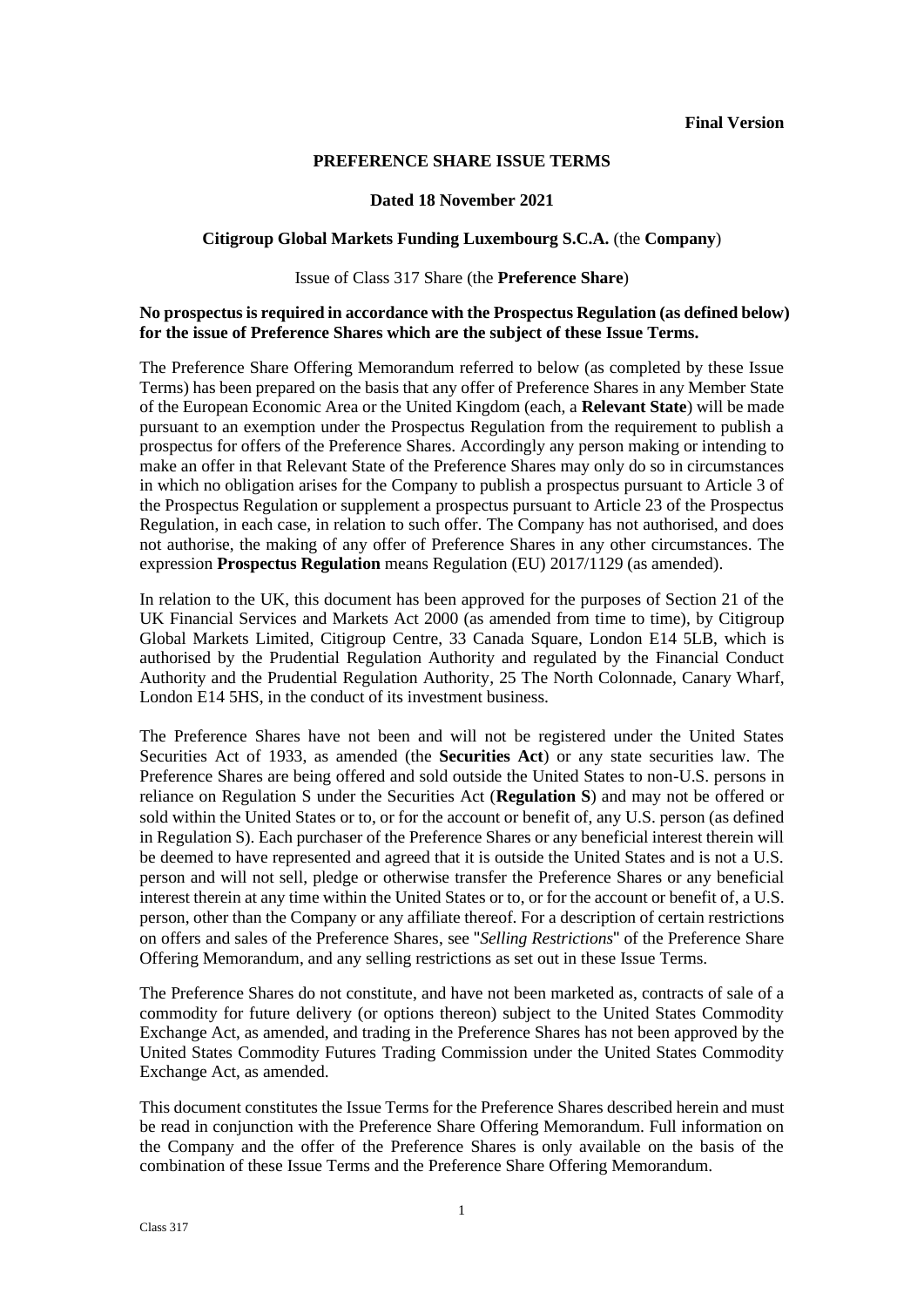The Preference Share Offering Memorandum (including all documents incorporated by reference therein) is available for viewing at the offices of the Company.

For the purposes hereof, **Preference Share Offering Memorandum** means the Preference Share Offering Memorandum dated 26 October 2015 including all documents incorporated by reference therein.

### **PART A – CONTRACTUAL TERMS**

Terms used in this Part A (including the Schedule(s) attached hereto) shall be deemed to be defined as such for the purposes of the General Conditions set forth under the section entitled "*Conditions of the Preference Shares*" and the Underlying Schedule(s) applicable to the Underlying(s) in the Preference Share Offering Memorandum. Terms defined in the General Conditions and the Underlying Schedule(s) applicable to the Underlying(s) shall bear the same meaning in this document unless the context otherwise requires or as otherwise provided in this document.

This Part A of the Issue Terms incorporate by reference the General Conditions and each applicable Underlying Schedule set out in the Preference Share Offering Memorandum unless otherwise specified and to the extent amended, varied and/or supplemented in these Issue Terms.

#### **GENERAL**

| $1_{\cdot}$ | <b>Issuer of Preference Shares:</b> | Global Markets<br>Citigroup<br>Funding<br>Luxembourg S.C.A.                                                                                     |
|-------------|-------------------------------------|-------------------------------------------------------------------------------------------------------------------------------------------------|
| 2.          | Class Number:                       | Class 317                                                                                                                                       |
| 3.          | Preference Shares:                  | The redeemable Preference Share issued<br>by the Company designated by the<br>Directors of the Company pursuant to the<br>Articles as Class 317 |
| 4.          | Specified Currency:                 | <b>GBP</b>                                                                                                                                      |
| 5.          | <b>Issue Price:</b>                 | GBP 100.00 per Preference Share                                                                                                                 |
| 6.          | Capital Amount:                     | GBP 100.00 per Preference Share                                                                                                                 |
| 7.          | <b>Issue Date:</b>                  | The day falling 9 Business Days after the<br>Strike Date (expected to be 28 January<br>2022)                                                    |

#### **PROVISIONS RELATED TO UNDERLYINGS**

8. (i) Underlying

| (A) | Description of<br>Underlying $(s)$ | The FTSE <sup>®</sup> 100 Index     |
|-----|------------------------------------|-------------------------------------|
| (B) | Classification:                    | Security Index                      |
| (C) | Electronic Page:                   | Bloomberg Page: UKX <index></index> |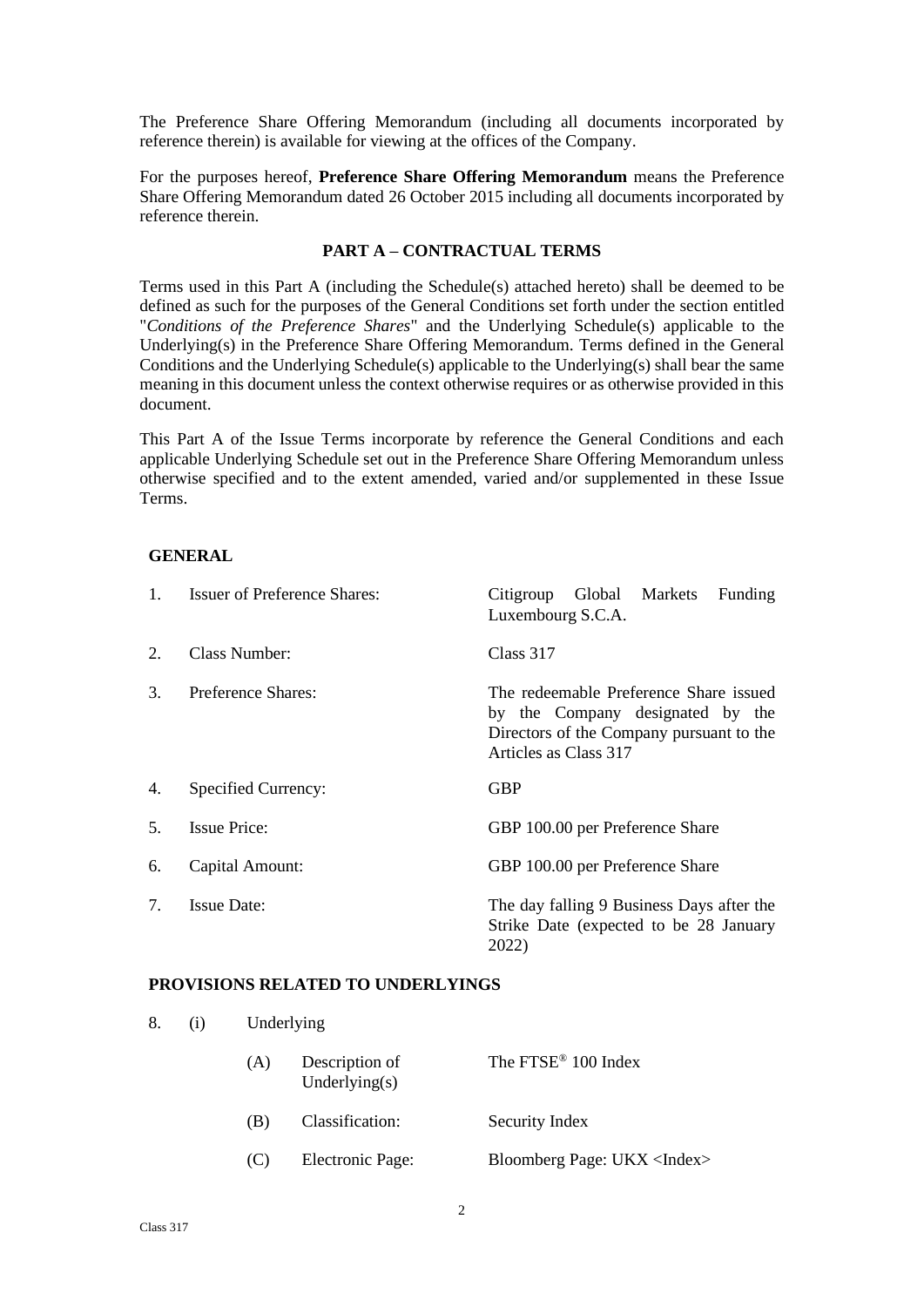# (ii) Particulars in respect of each Underlying

Security Index/Indices:

|                         |       | (A)                                                          | Type of Index:         | Single Exchange Index                 |
|-------------------------|-------|--------------------------------------------------------------|------------------------|---------------------------------------|
|                         |       | (B)                                                          | $Exchange(s)$ :        | London Stock Exchange plc             |
|                         |       | (C)                                                          | Related Exchange(s):   | All Exchanges                         |
|                         |       | (D)                                                          | Single Valuation Time: | Applicable                            |
|                         |       | (E)                                                          | Same Day Publication:  | Applicable                            |
|                         | (iii) | Elections in respect of each<br>Underlying:                  |                        |                                       |
| Security Index/Indices: |       |                                                              |                        |                                       |
|                         |       | (A)<br><b>Additional Disruption</b><br>Event $(s)$ :         |                        |                                       |
|                         |       |                                                              |                        | <b>Increased Cost of Stock Borrow</b> |
|                         |       |                                                              |                        | Loss of Stock Borrow                  |
|                         | (iv)  | Trade Date:                                                  |                        | 14 January 2022                       |
|                         | (v)   | <b>Hedging Disruption Early</b><br><b>Termination Event:</b> |                        | Not Applicable                        |
|                         |       |                                                              |                        |                                       |

# **PROVISIONS RELATING TO REDEMPTION**

| 9.  | Early Redemption:                                       |                                                             | General Condition 4 applies                      |  |
|-----|---------------------------------------------------------|-------------------------------------------------------------|--------------------------------------------------|--|
|     | (i)                                                     | Early Redemption Event:                                     | The definition in General Condition 4<br>applies |  |
|     | (ii)                                                    | Other terms relating to early Not Applicable<br>Redemption: |                                                  |  |
| 10. | Associated Costs – Deduction of related<br>hedge costs: |                                                             | Not Applicable                                   |  |
| 11. | Company Call:                                           |                                                             | Applicable                                       |  |
| 12. | <b>Shareholder Put:</b>                                 |                                                             | Applicable                                       |  |
| 13. | Call and Put Redemption Amount:                         |                                                             | GBP 100.00 per Preference Share                  |  |
| 14. | <b>Final Redemption Provisions</b>                      |                                                             |                                                  |  |
|     | (i)                                                     | <b>Share Redemption Amount:</b>                             | See the Schedule attached hereto                 |  |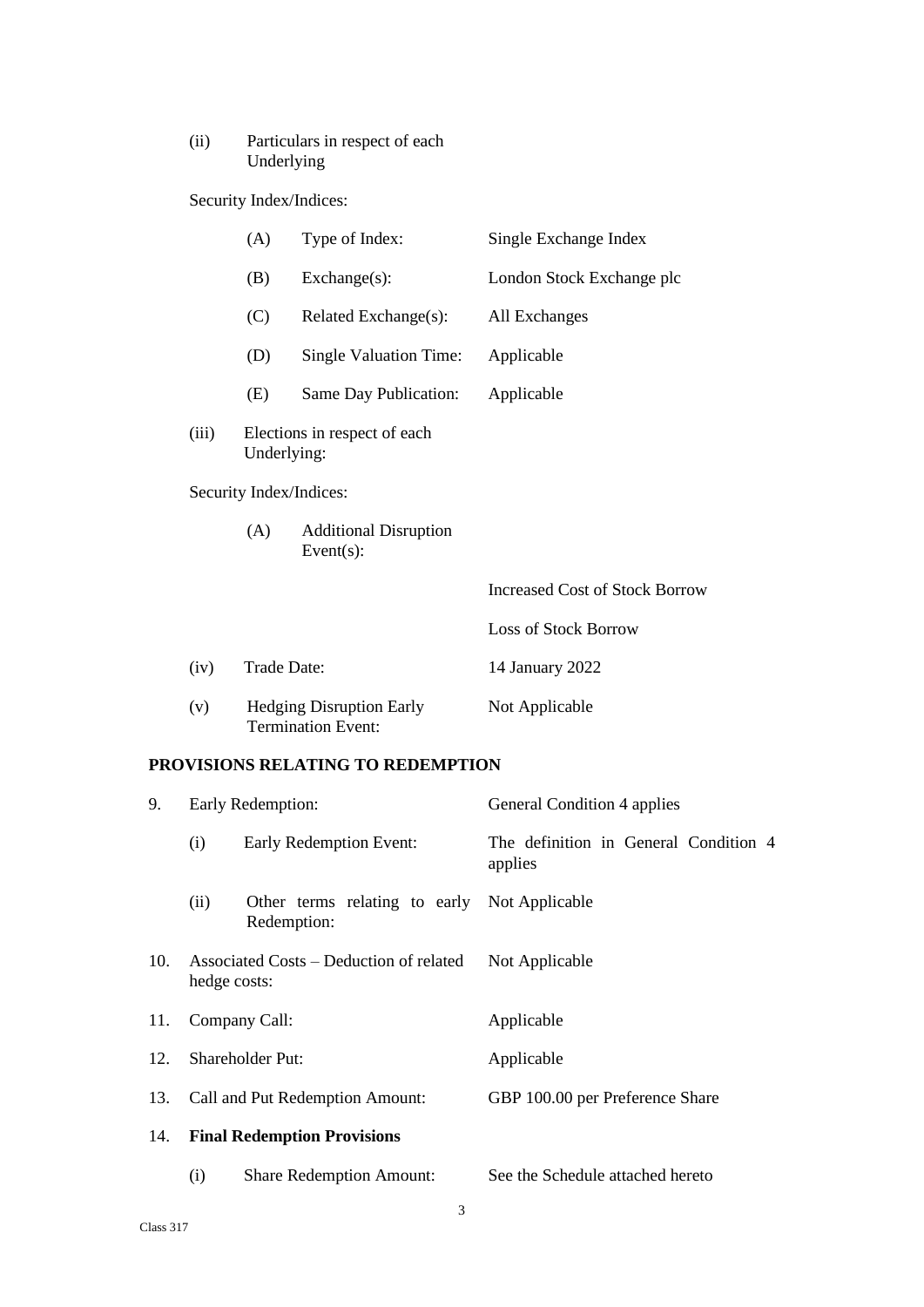|     | (ii)              | <b>Share Redemption Date:</b>                                 | The day falling 12 Business Days after the<br>Final Fixing Date (expected to be 31<br>January 2029)                                                                                                                                                                                                                 |
|-----|-------------------|---------------------------------------------------------------|---------------------------------------------------------------------------------------------------------------------------------------------------------------------------------------------------------------------------------------------------------------------------------------------------------------------|
|     | (iv)              | <b>Initial Valuation Date:</b>                                | 14 January 2022                                                                                                                                                                                                                                                                                                     |
|     | (v)               | Final Fixing Date:                                            | As defined in General Condition 2(b)                                                                                                                                                                                                                                                                                |
|     | (vi)              | Specified Valuation Date(s):                                  | In respect of the Underlying, the Initial<br>Valuation Date (as adjusted in accordance<br>with General Condition 5, the Strike Date<br>in respect of the Underlying) and 15<br>January 2029 (as adjusted in accordance<br>with General Condition 5, the Final<br>Valuation Date in respect of<br>the<br>Underlying) |
|     | (vii)             | <b>Valuation Disruption (Scheduled</b><br>Trading Days):      | General Condition 5(c)(i) applies                                                                                                                                                                                                                                                                                   |
|     | (viii)            | Valuation Disruption (Disrupted<br>Days):                     | General Condition $5(d)(i)$ applies                                                                                                                                                                                                                                                                                 |
|     | (ix)              | <b>Valuation Roll:</b>                                        | Eight                                                                                                                                                                                                                                                                                                               |
| 15. | <b>Provisions</b> | <b>Mandatory Early Redemption</b>                             | Applicable                                                                                                                                                                                                                                                                                                          |
|     | (i)               | <b>Mandatory Early Redemption</b><br>Event:                   | See the Schedule attached hereto                                                                                                                                                                                                                                                                                    |
|     | (ii)              | <b>Mandatory Early Redemption</b><br>Amount(s):               | See the Schedule attached hereto                                                                                                                                                                                                                                                                                    |
|     | (iii)             | <b>Mandatory Early Redemption</b><br>$Date(s)$ :              | See the Schedule attached hereto                                                                                                                                                                                                                                                                                    |
|     | (iv)              | Specified Valuation Date(s):                                  | See the Schedule attached hereto                                                                                                                                                                                                                                                                                    |
|     | (v)               | <b>Valuation Disruption (Scheduled</b><br>Trading Days):      | General Condition $5(c)(i)$ applies                                                                                                                                                                                                                                                                                 |
|     | (vi)              | <b>Valuation Disruption (Disrupted</b><br>Days):              | General Condition $5(d)(i)$ applies                                                                                                                                                                                                                                                                                 |
|     | (vii)             | <b>Valuation Roll:</b>                                        | Eight                                                                                                                                                                                                                                                                                                               |
|     |                   | <b>GENERAL PROVISIONS APPLICABLE TO THE PREFERENCE SHARES</b> |                                                                                                                                                                                                                                                                                                                     |

| 16. Business Centre $(s)$ : | London and New York City                                                                                         |
|-----------------------------|------------------------------------------------------------------------------------------------------------------|
| 17. Determination Agent:    | Citigroup Global Markets Limited at<br>Citigroup Centre, Canada Square, Canary<br>Wharf, London, E14 5LB, United |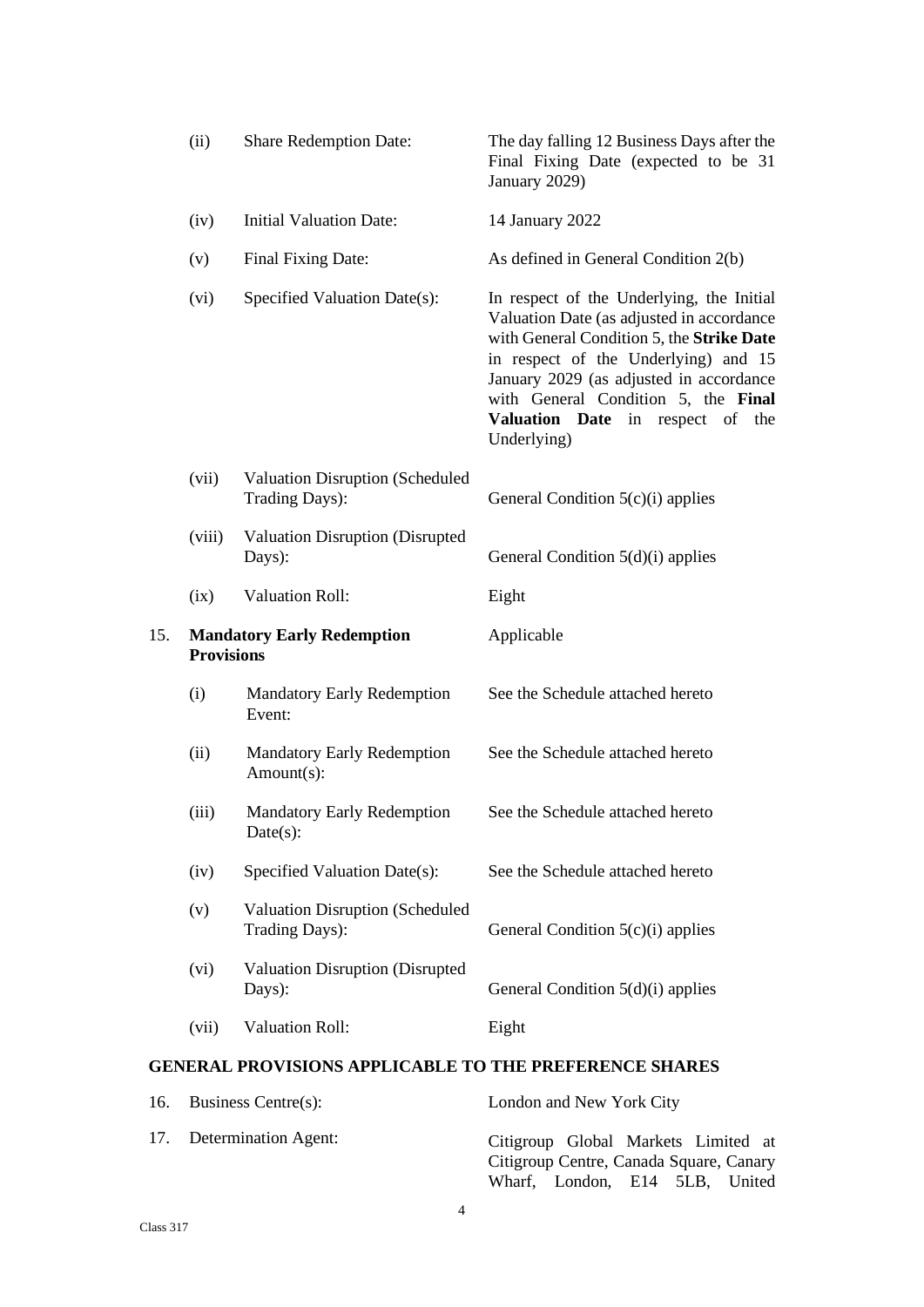Kingdom, acting through its EMEA Equity Index Exotic Trading Desk in London (or any successor department/group)

18. Determinations: Sole and Absolute Determination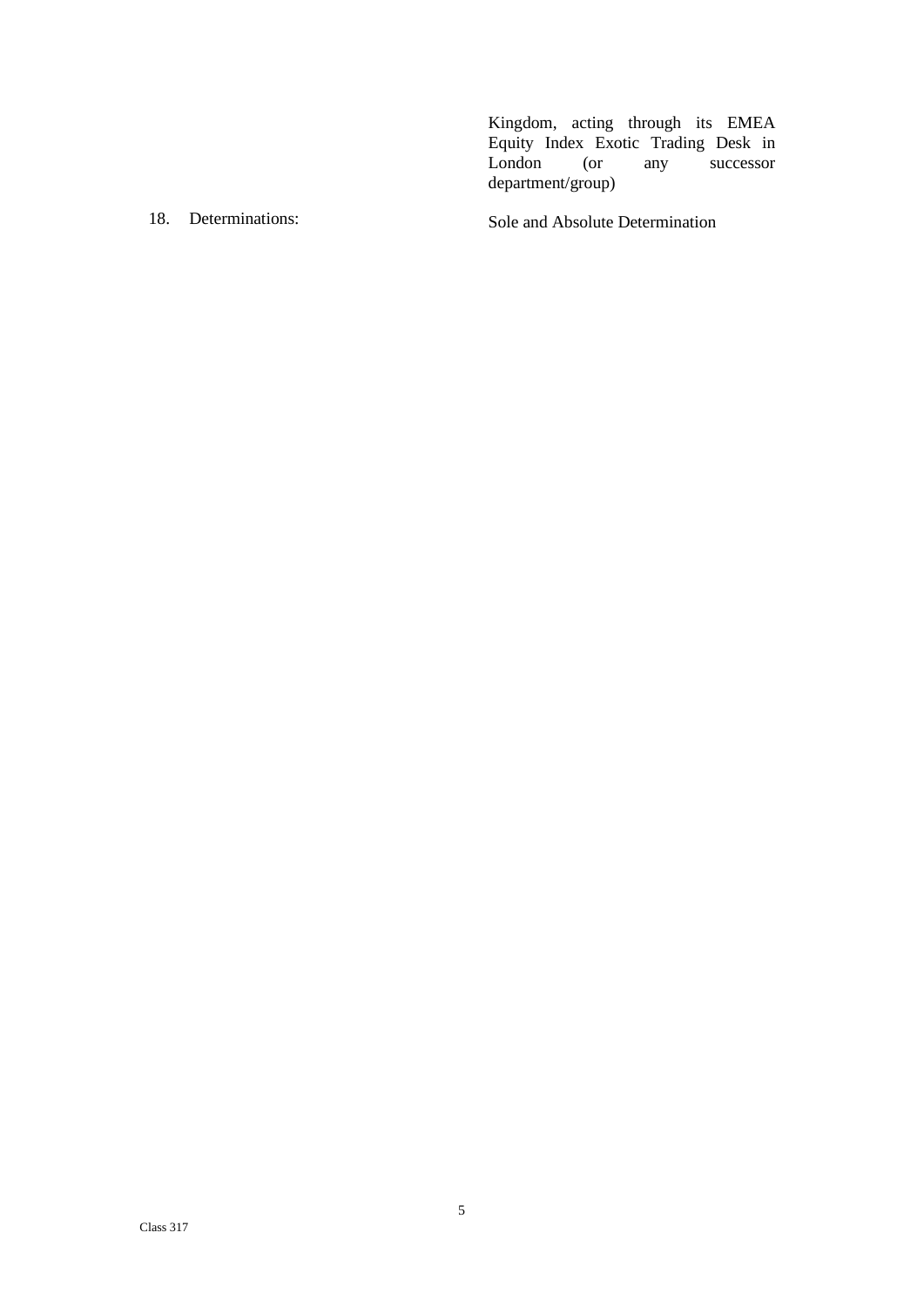#### **RESPONSIBILITY**

The Company accepts responsibility for the information contained in these Issue Terms. Information set out in Part B hereto relating to the Underlying(s) has been extracted from Bloomberg. The Company confirms that such information has been accurately reproduced and that, so far as it is aware and is able to ascertain from such source, no facts have been omitted which would render the reproduced information inaccurate or misleading.

357869448/Ashurst(EML/JCHONG)/JB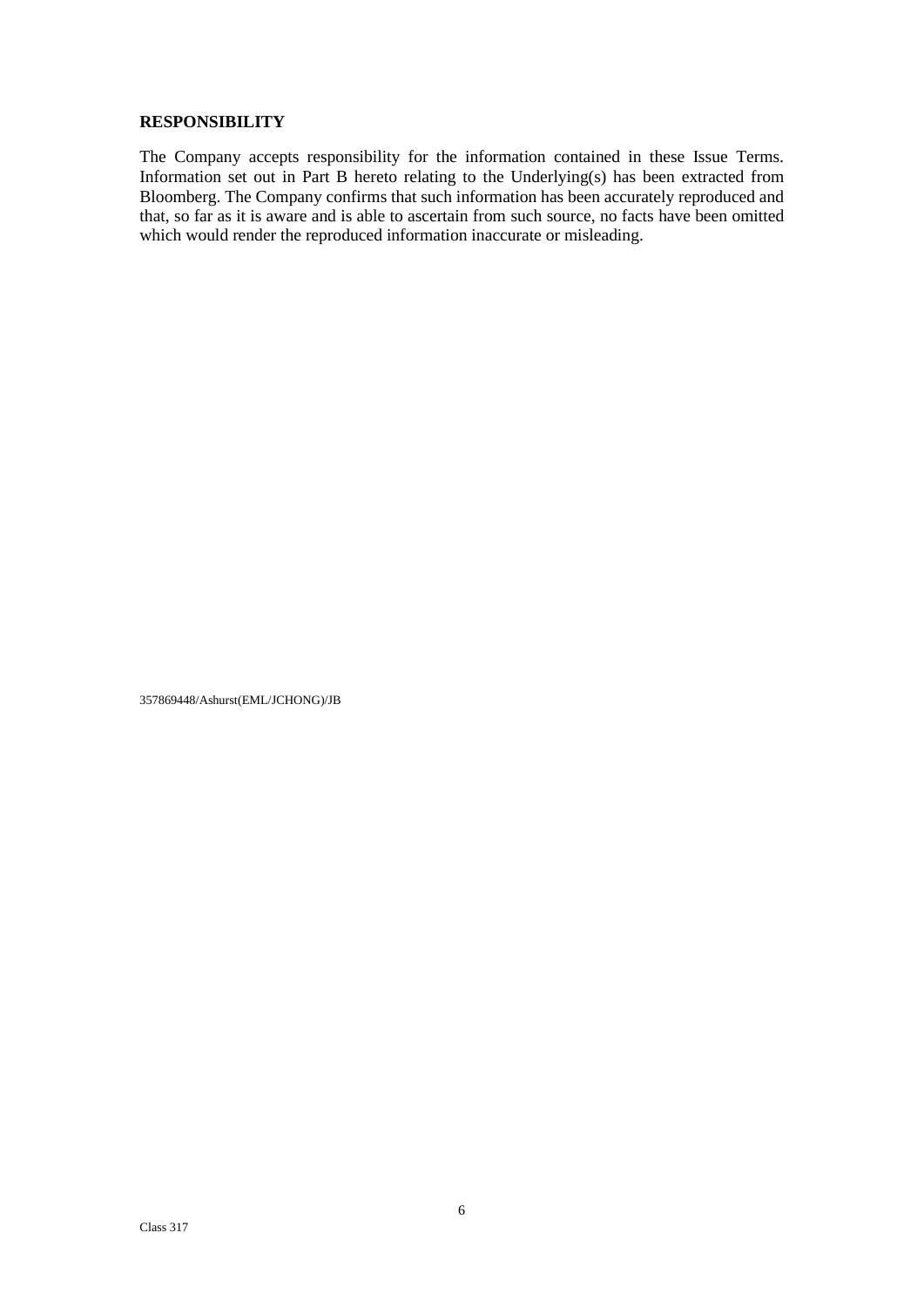#### **SCHEDULE**

#### **1. SHARE REDEMPTION AMOUNT**

For the purposes of item 14 of Part A above, the Share Redemption Amount in respect of each Preference Share shall be an amount in GBP determined by the Determination Agent in accordance with (i), (ii) or (iii) below (as applicable):

(i) if the Final Level of the Underlying is equal to or greater than its Final Barrier Level (and regardless of whether a Barrier Event has occurred), the Share Redemption Amount in respect of each Preference Share will be determined by the Determination Agent in accordance with the following formula:

#### Capital Amount  $\times$  143.75%; or

- (ii) if a Barrier Event has not occurred and the Final Level of the Underlying is less than its Final Barrier Level, the Share Redemption Amount in respect of each Preference Share shall be an amount equal to the Capital Amount; or
- (iii) if a Barrier Event has occurred and the Final Level of the Underlying is less than its Final Barrier Level, the Share Redemption Amount in respect of each Preference Share will be determined by the Determination Agent in accordance with the following formula:

Capital Amount  $\times$  (100.00% + 100.00%  $\times$  Final Return)

For the purposes of this Schedule:

**Barrier Event** means (and a Barrier Event shall be deemed to have occurred if), in the determination of the Determination Agent, the Final Level of the Underlying is equal to or less than the Knock-in Barrier Level of the Underlying.

**Final Barrier Level** means 85.00 per cent. of the Strike Level of the Underlying.

**Final Level** means the Underlying Closing Level in respect of the Underlying and the Final Valuation Date for the Underlying.

**Final Return** means, in respect of the Underlying, the percentage calculated by the Determination Agent by *dividing* (a) the Final Level of the Underlying minus the Strike Level of the Underlying, by (b) the Strike Level of the Underlying, and expressing the result as a percentage.

**Knock-in Barrier Level** means 65.00 per cent. of the Strike Level of the Underlying.

**Strike Level** means the Underlying Closing Level in respect of the Underlying and the Strike Date for the Underlying.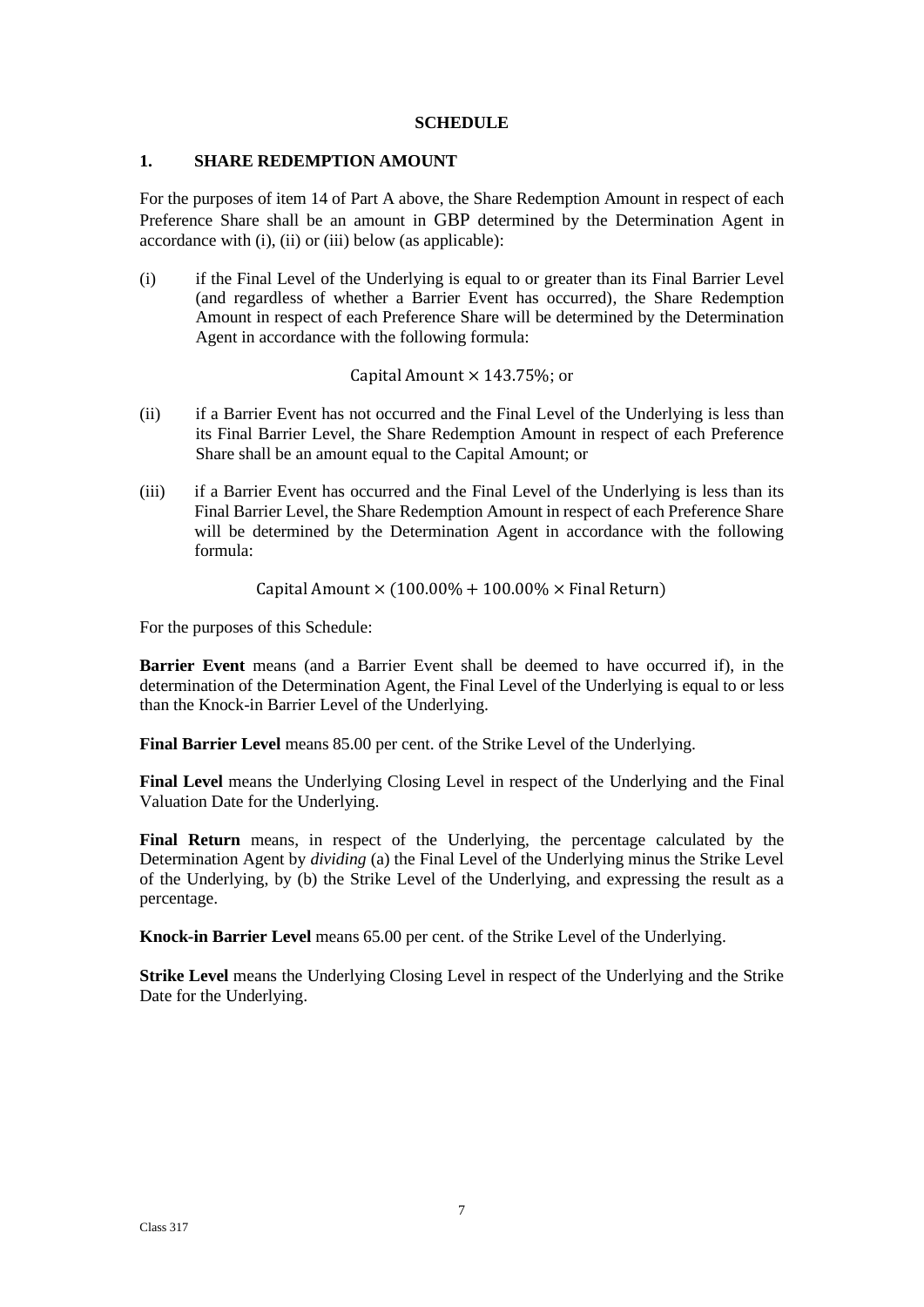### **2. MANDATORY EARLY REDEMPTION EVENT**

For the purposes of item 15 of Part A above, a **Mandatory Early Redemption Event** shall be deemed to have occurred in respect of a MER Valuation Date if in the determination of the Determination Agent, the Underlying Closing Level of the Underlying in respect of such MER Valuation Date is equal to or greater than the Mandatory Early Redemption Barrier in respect of such MER Valuation Date and the Underlying.

For the purposes of this Schedule:

**Mandatory Early Redemption Amount** means, in respect of each Preference Share and a Mandatory Early Redemption Date, an amount in GBP determined by the Determination Agent in accordance with the following formula:

### Capital Amount  $\times$  Mandatory Early Redemption Percentage

**Mandatory Early Redemption Barrier** means, in respect of the Underlying and a MER Valuation Date, the percentage of the Strike Level of the Underlying specified under the heading "Mandatory Early Redemption Barrier" in the same row as the related Specified Valuation Date in the Mandatory Early Redemption Table set out below.

**Mandatory Early Redemption Date** means, in respect of the occurrence of a Mandatory Early Redemption Event on a MER Valuation Date, the date specified under the heading "Mandatory Early Redemption Date" in the same row as the related Specified Valuation Date in the Mandatory Early Redemption Table set out below.

**Mandatory Early Redemption Percentage** means, in respect of each Preference Share and a Mandatory Early Redemption Date, the amount specified under the heading "Mandatory Early Redemption Percentage (%)" in the same row as such Mandatory Early Redemption Date in the Mandatory Early Redemption Table set out below.

**Specified Valuation Date** means, in respect of the Underlying, each date specified under the heading "Specified Valuation Date" in the Mandatory Early Redemption Table set out below (each such date as adjusted in accordance with General Condition 5, a **MER Valuation Date** in respect of the Underlying).

| $\mathbf{t}$ | <b>Specified</b><br><b>Valuation Date</b> | <b>Mandatory Early</b><br><b>Redemption Barrier</b> | <b>Mandatory Early</b><br><b>Redemption Date</b> | <b>Mandatory</b><br>Early<br><b>Redemption</b><br>Percentage<br>$($ %) |
|--------------|-------------------------------------------|-----------------------------------------------------|--------------------------------------------------|------------------------------------------------------------------------|
| $\mathbf{1}$ | 15 January 2024                           | 100,00% of the Strike<br>Level                      | 29 January 2024                                  | 112.50%                                                                |
| 2            | 14 January 2025                           | 100.00% of the Strike<br>Level                      | 29 January 2025                                  | 118.75%                                                                |
| 3            | 14 January 2026                           | $100.00\%$ of the Strike<br>Level                   | 29 January 2026                                  | 125.00%                                                                |
| 4            | 14 January 2027                           | 95,00% of the Strike<br>Level                       | 29 January 2027                                  | 131.25%                                                                |
| 5            | 14 January 2028                           | 90.00% of the Strike<br>Level                       | 31 January 2028                                  | 137.50%                                                                |

# **MANDATORY EARLY REDEMPTION TABLE**